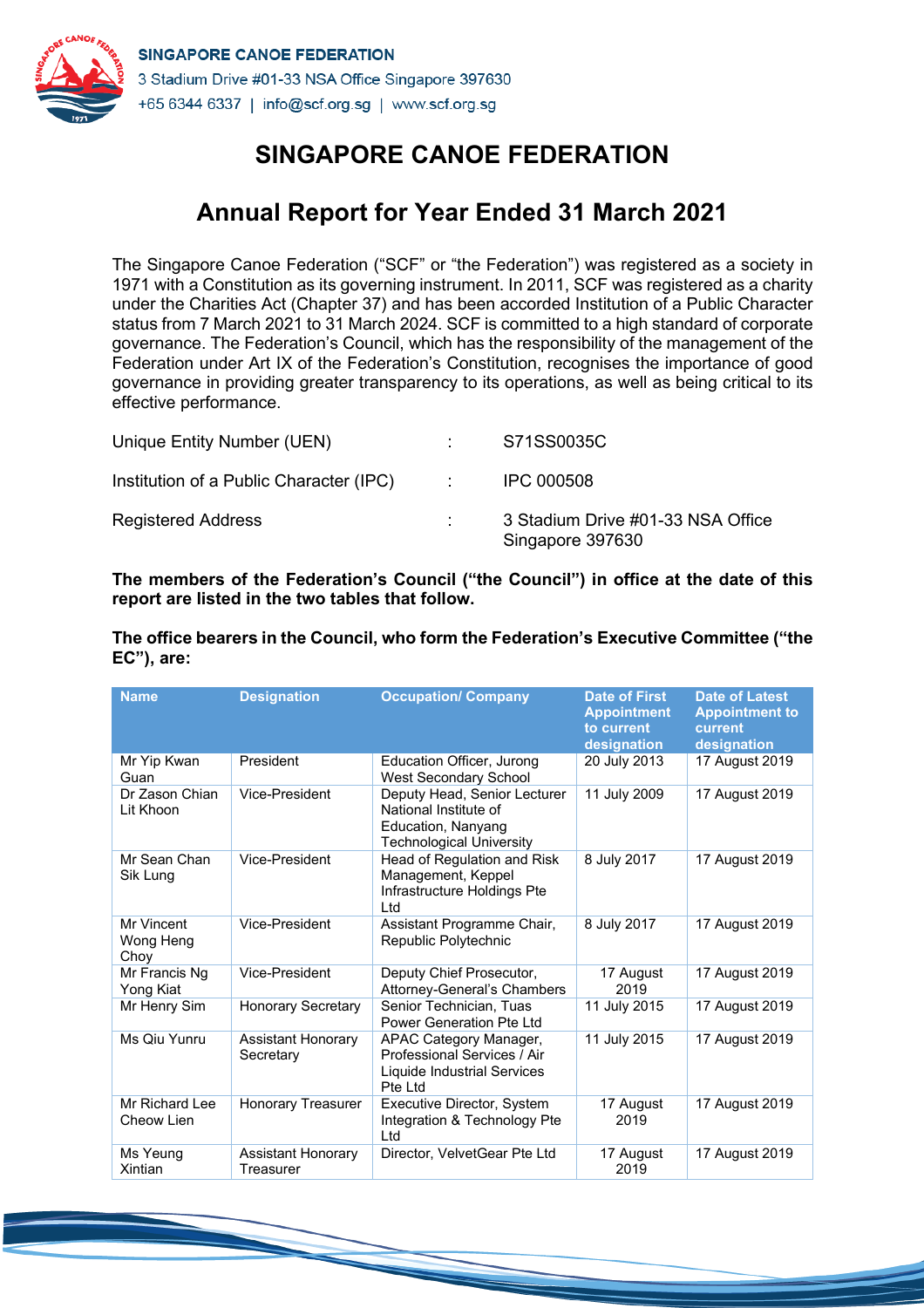

3 Stadium Drive #01-33 NSA Office Singapore 397630 +65 6344 6337 | info@scf.org.sg | www.scf.org.sg

#### **The Elected members from the affiliates are:**

| <b>Name</b>          | <b>Designation</b>    | <b>Affiliation</b>                                    | <b>Date of First</b><br><b>Appointment</b><br>to current<br>designation | <b>Date of Latest</b><br><b>Appointment to</b><br>current<br>designation |
|----------------------|-----------------------|-------------------------------------------------------|-------------------------------------------------------------------------|--------------------------------------------------------------------------|
| Mr Tony Tan          | Council Member        | The Boys' Brigade in<br>Singapore                     | 20 July 2013                                                            | 17 August 2019                                                           |
| Mr Kim Yong<br>Kang  | Council Member        | Outward Bound Singapore<br>c/o National Youth Council | 17 August<br>2019                                                       | 17 August 2019                                                           |
| Mr Wilson Quah       | <b>Council Member</b> | Sea Hawk Sports Club                                  | 17 August<br>2019                                                       | 17 August 2019                                                           |
| Mr Low Sung<br>Sheng | Council Member        | PAssion WaVe                                          | 17 August<br>2019                                                       | 17 August 2019                                                           |

#### **Length of Service of Council Members**

The Federation hereby declares that the following Council members have served more than ten consecutive years on the Council:

- 1. Mr Yip Kwan Guan was first appointed to the Council in 2001 by virtue of his vast experience in organisational leadership for canoeing. With more than three decades of canoeing involvement, he is also competent in various types of water sports. Appointed as the President in 2013, he has been instrumental in setting new historical milestones for SCF such as the achievement of 7 Gold Medals in the 2015 Edition of the SEA Games. Moreover, he has been at the forefront in advising and leading the Annual Workplan for the Federation. Mr Yip's contributions, with deep foresight and mastery expertise in canoeing, are assets to SCF and he is one of the significant, key resource persons for the **Federation**
- 2. Dr Zason Chian Lit Khoon was first appointed to the Council in 2003. Since 2009, he has been a Vice President and has been involved in overseeing the High performance aspects of the sport since. He possesses an invaluable knowledge and experience in sport and it is vital to the committee.
- 3. Mr Henry Sim was first appointed to the Council not later than in 1997, and has held the position of Honorary Secretary since 2013. He is currently the Treasurer of the Asian Canoe Confederation and is actively involved in the South East Asia Confederation. Mr Sim's long service in the Council makes him a veritable "knowledge bank" and as the Council undergoes changes from time to time, he is the key link for the "gap' in knowledge and history of the sport.
- 4. Ms Qiu Yun Ru was first appointed to the Council in 2009. Since 2015, she has been the SCF's Assistant Honorary Secretary, supporting Mr Sim in overseeing the administrative duties in the Federation. She has over 10 years of finance and procurement experience and plays a big part in guiding the secretariat team.

They are all valuable members to the Federation and are committed to achieving longterm success. It is not always possible to find individuals with similar background. The Federation has benefitted greatly from their guidance and dedicated service as Council members.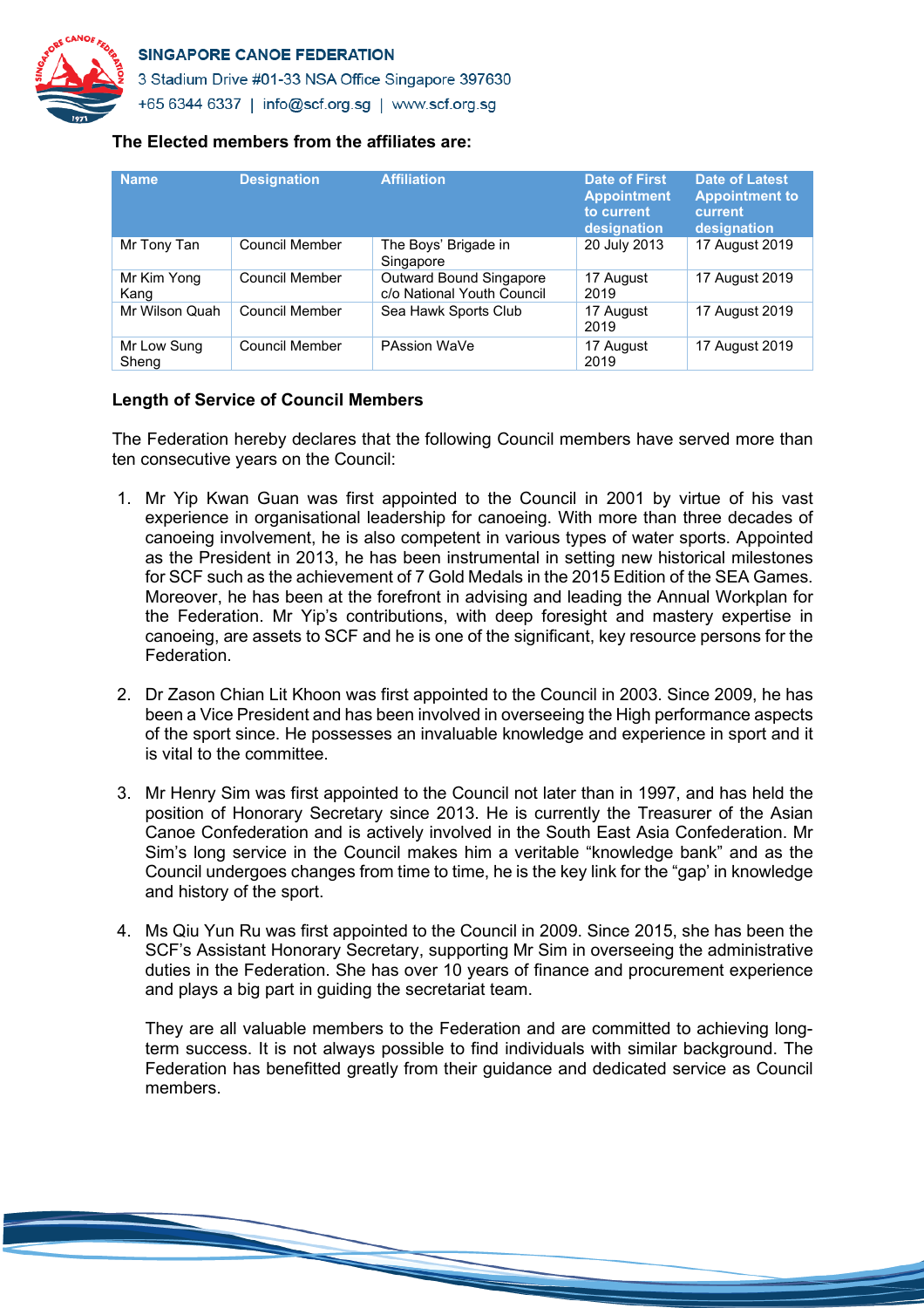

| <b>Banker</b>    | : DBS Bank                                                                                                             |
|------------------|------------------------------------------------------------------------------------------------------------------------|
| Auditor          | : S B Tan Audit PAC                                                                                                    |
| Other Advisor(s) | : 1. Mr Desmond Lee Ti-Seng (Advisor)                                                                                  |
|                  | Minister for National Development & Minister-in-charge of<br>Social Services Integration                               |
|                  | 2. Ms Sun Xueling (Advisor)<br>Minister of State, Ministry of Education & Ministry of Social<br>and Family Development |

# **1. OBJECTS**

The objects of the Federation, as set out in Article III of its Constitution, are:

- 1.1 To be the national governing body of the sport of canoeing in the Republic of Singapore.
- 1.2 To advance, promote, organise, control and safeguard the sport mentioned above, in all its forms and to work to improve its standards and facilities available.
- 1.3 To represent the Republic of Singapore in all matters pertaining to this sport, arising both at home and abroad.
- 1.4 To endeavour to co-ordinate the interests in and related activities of this sport of all its affiliates in the Republic through the participation in activities conducive to the attainment of the above-mentioned objects.
- 1.5 To be affiliated with the Singapore National Olympic Council, People's Association and with the International Canoe Federation.
- 1.6 To obtain, collect and receive money and funds by way of contributions, donations, subscriptions, legacies, grants or any other lawful methods for or towards the objects of the Federation.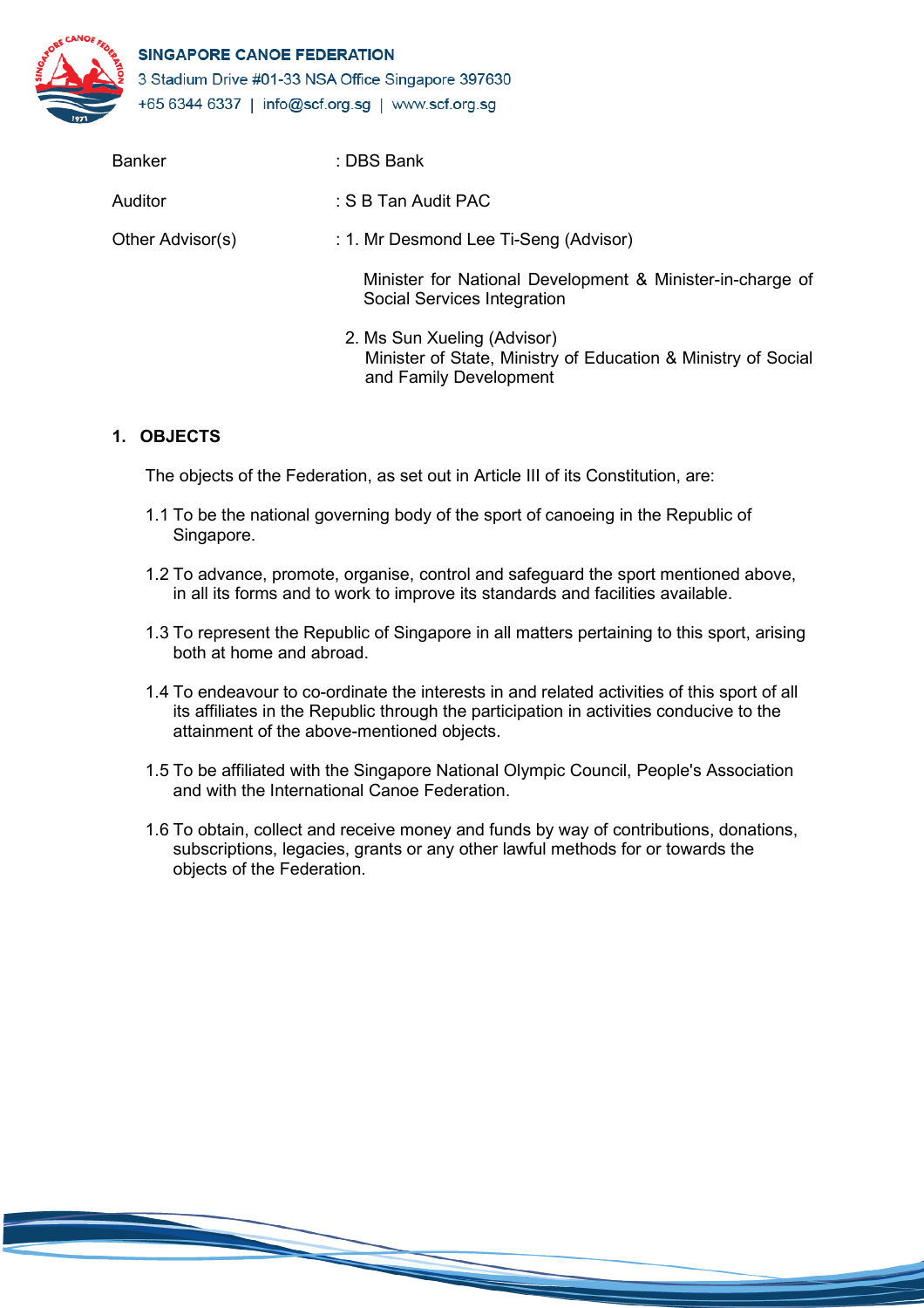

3 Stadium Drive #01-33 NSA Office Singapore 397630 +65 6344 6337 | info@scf.org.sg | www.scf.org.sg

# **2. MEMBERSHIP**

As at 31 March 2021, the Federation had a total of 31 Ordinary Members and 17 Associate Members.

|                | <b>Ordinary Member</b>                                       |                | <b>Corporate Associate Member</b>         |
|----------------|--------------------------------------------------------------|----------------|-------------------------------------------|
| 1              | American Dragons Singapore                                   | 1              | A Lumi Pte Ltd                            |
| $\overline{2}$ | Austcham Paddle Club                                         | $\overline{2}$ | <b>Camelot Pte Ltd</b>                    |
| 3              | German Dragons Singapore                                     | 3              | <b>Constant Wind Pte Ltd</b>              |
| 4              | Hwa Chong Alumni Association                                 | 4              | Explora Pte Ltd                           |
| 5              | Hwa Chong Junior College (JC) Alumni                         | 5              | Innotrek Pte Ltd                          |
| 6              | Invictus Canoe Kayak Sprint Club                             | 6              | Kanoe Sport                               |
| 7              | <b>Lightning Kayaking Club</b>                               | 7              | Paddlers Gateway                          |
| 8              | <b>MOE- National School Games Office</b>                     | 8              | <b>SAFRA National Service Association</b> |
| 9              | Mountbatten Constituency Sports Club                         | 9              | SP Alumni                                 |
| 10             | Nanyang Polytechnic                                          | 10             | Sportshub Pte Ltd                         |
| 11             | Nanyang Technological University                             | 11             | X-current Pte Ltd                         |
| 12             | <b>National Cadet Corps</b>                                  | 12             | X'treme Kayaking                          |
| 13             | National University of Singapore                             | 13             | <b>XSNA Pte Ltd</b>                       |
| 14             | Ngee Ann Polytechnic                                         |                | <b>Individual Associate Member</b>        |
| 15             | <b>NUS Alumni Canoeing Team</b>                              | 1              | Andreas Kaestel                           |
| 16             | Outward Bound Singapore c/o National<br><b>Youth Council</b> | $\overline{2}$ | Joseph Ang Chee Huow                      |
| 17             | PAssion WaVe                                                 | 3              | Marc Lorenzi                              |
| 18             | Republic Polytechnic                                         | 4              | <b>Thomas Dowdall</b>                     |
| 19             | Sea Hawk Sports Club                                         |                |                                           |
| 20             | Singapore Civil Defence Force                                |                |                                           |
| 21             | Singapore Institute of Management Pte<br>Ltd                 |                |                                           |
| 22             | Singapore Institute of Technology                            |                |                                           |
| 23             | <b>Singapore Management University</b>                       |                |                                           |
| 24             | Singapore Paddle Club                                        |                |                                           |
| 25             | Singapore Polytechnic                                        |                |                                           |
| 26             | <b>Singapore University of Social Sciences</b>               |                |                                           |
| 27             | Sport Singapore                                              |                |                                           |
| 28             | Tampines North Community Sports Club                         |                |                                           |
| 29             | Temasek Polytechnic                                          |                |                                           |
| 30             | The Boy's Brigade in Singapore                               |                |                                           |
| 31             | <b>Waterways Watch Society</b>                               |                |                                           |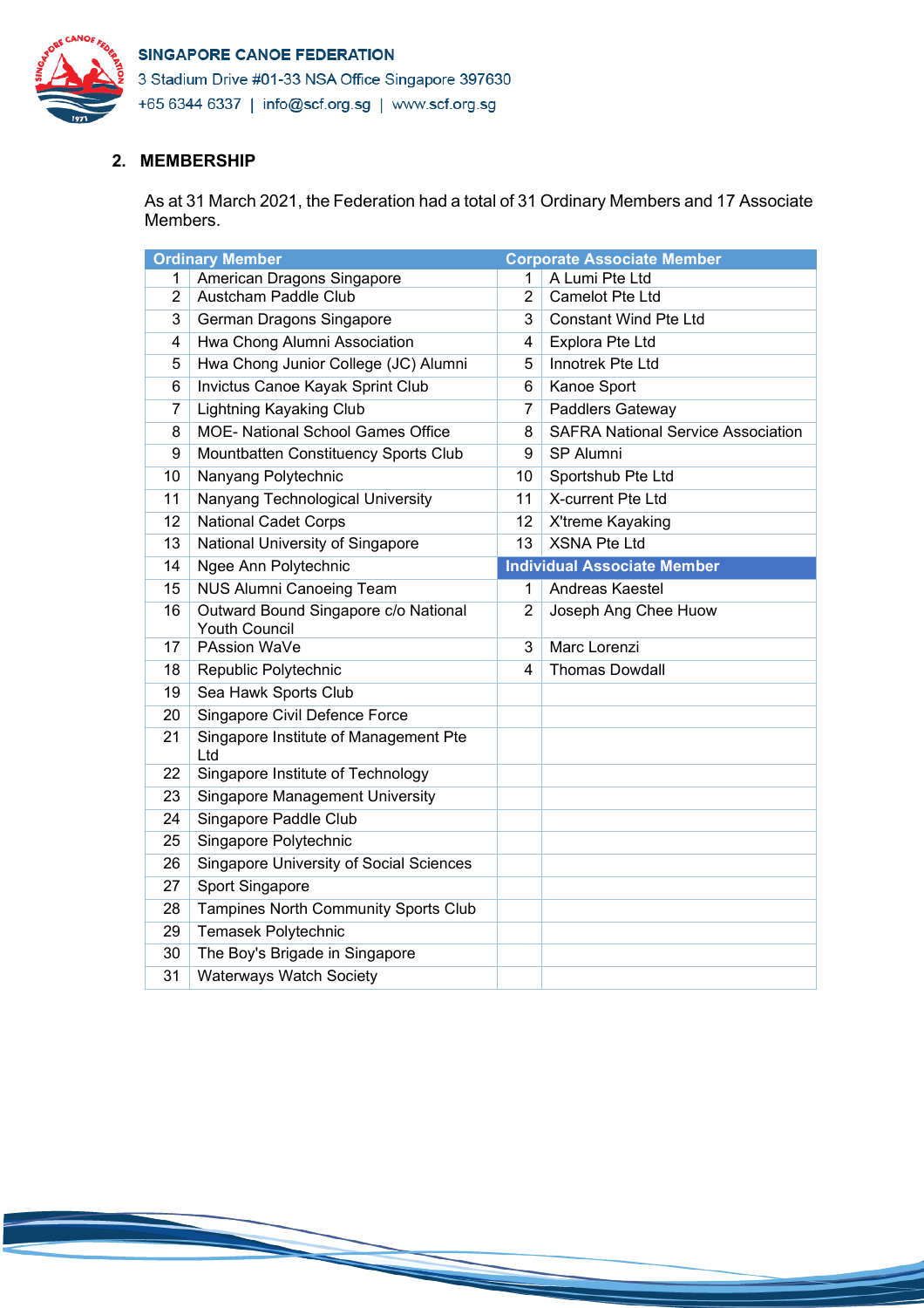

# **3. REVIEW OF FINANCIAL STATE AND EXPLANATION OF MAJOR FINANCIAL TRANSACTIONS**

## **3.1. Funding Sources**

The Federation's source of funding include boat storage fees, course fees, event registration fees, sponsorship, membership fees, government grants and donations.

# **3.2. Financial Highlight**

- a. During the year, the Federation recorded an expenditure of \$1,715,682. The total income was \$2,054,444, which included grants received from Sport Singapore ("SportSG") of \$1,228,460 and the operating income of \$825,984. The net income was \$338,762.
- b. The Secretariat ensured that funds were utilised for its intended purposes and halfyearly reports were provided to SportSG.
- c. S B Tan Audit PAC was responsible for auditing the Federation's account for Financial Year 2020/2021. As at 31 March 2021, the Federation was in a favourable position with accumulated funds totalling \$1,234,761.
- d. Statement of accounts for the financial year ended 31 March 2021 is attached as follows.

# **Financial Year 2020/2021 Total Income**

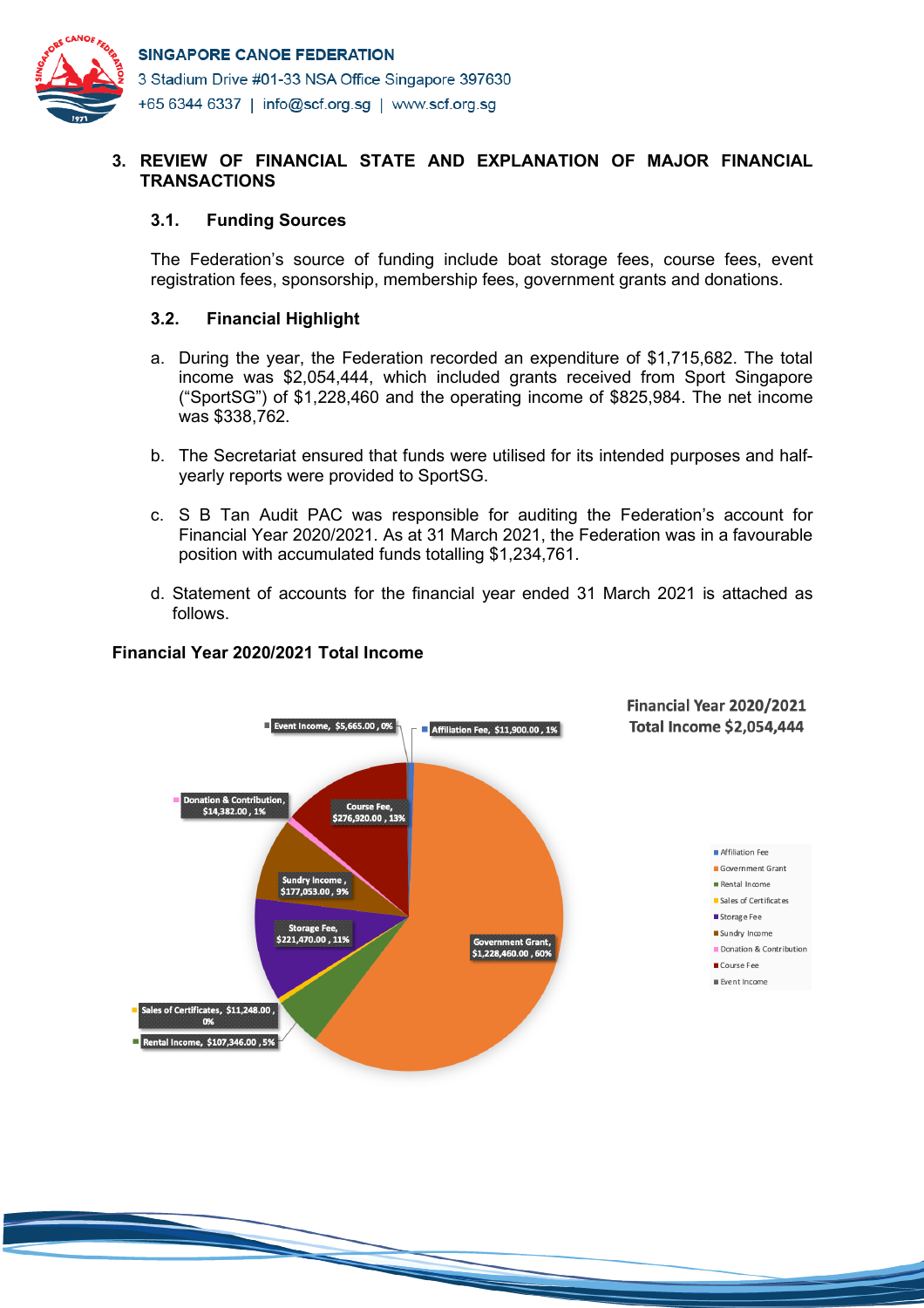



#### **Financial Year 2020/2021 Expenditure**

# **3.3. Reserves Policy**

|                                                      | 2021        | 2020        |
|------------------------------------------------------|-------------|-------------|
| Unrestricted Funds (Reserves)                        | \$1,234,761 | \$1,024,083 |
| <b>Annual Operating Expenditure</b>                  | \$1,715,682 | \$2,547,429 |
| Ratio of Reserves to Annual Operating<br>Expenditure | 0.7197      | 0.4020      |

The reserves of the Federation provide financial stability and the means for the development of the Federation's activities. The EC reviews the level of reserves regularly for the Federation's continuing obligations**.**

# **4. CHARITIES GOVERNANCE EVALUATION CHECKLIST**

In implementing good governance practices, the Federation adopted best practices closely aligned to the principles in the Code of Governance for Charities and Institutions of Public Character ("Code"). In adhering to the Charity Council's requirements that all IPCs shall disclose the extent of their compliance with the Code, the Association's Governance Evaluation Checklist can be found on the Charity Portal Website www.charities.gov.sg.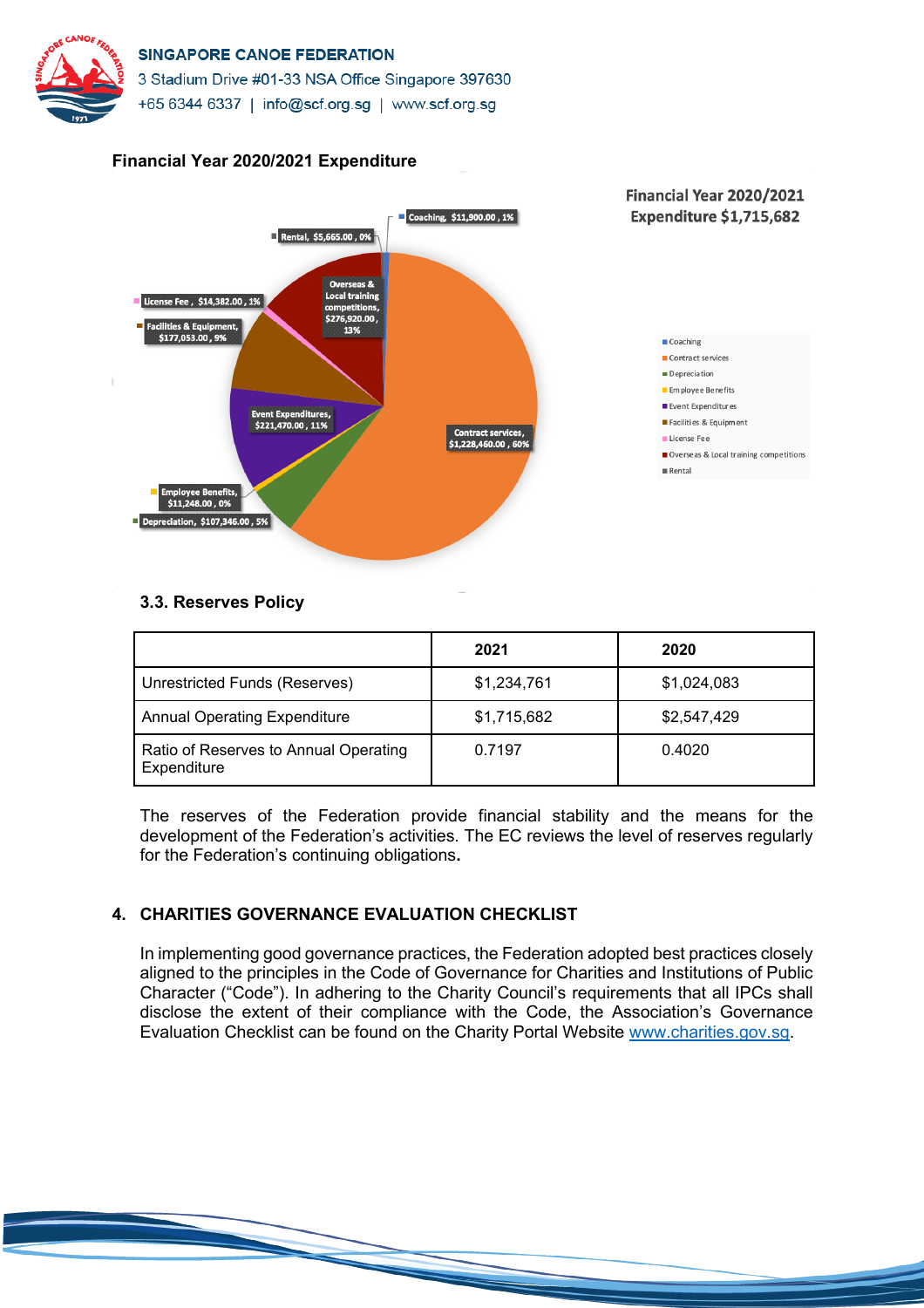

# **5. MANAGEMENT AND AVOIDANCE OF CONFLICTS OF INTEREST**

The EC, which is responsible for the management of the Federation's day to day operation pursuant to Article IX paragraph 4 of the Constitution, and staff are expected to avoid actual and perceived conflicts of interest. The EC and staff must disclose any outside activities, financial interest or relationship that may pose a real, potential or perceived conflict of interest. Disclosures are to be made to the Committee, with the required approval obtained before accepting any position as an officer or director of an outside business. Where a conflict of interest arises, the Committee will evaluate whether any potential conflict of interest will affect the continuing independence of the EC and whether it is appropriate for the EC to continue to remain in the Committee.

To be effective, declarations of interests are conducted annually in written form. Updates to declarations are made during the year as and when they occur. During the financial year, no paid staff of the Federation was related to any member of the EC.

#### **6. WHISTLEBLOWING**

A whistleblowing policy is put in place to provide a framework to address concerns about possible wrong-doings or improprieties in financial or other matters, and to nurture a culture of integrity and transparency within the Federation.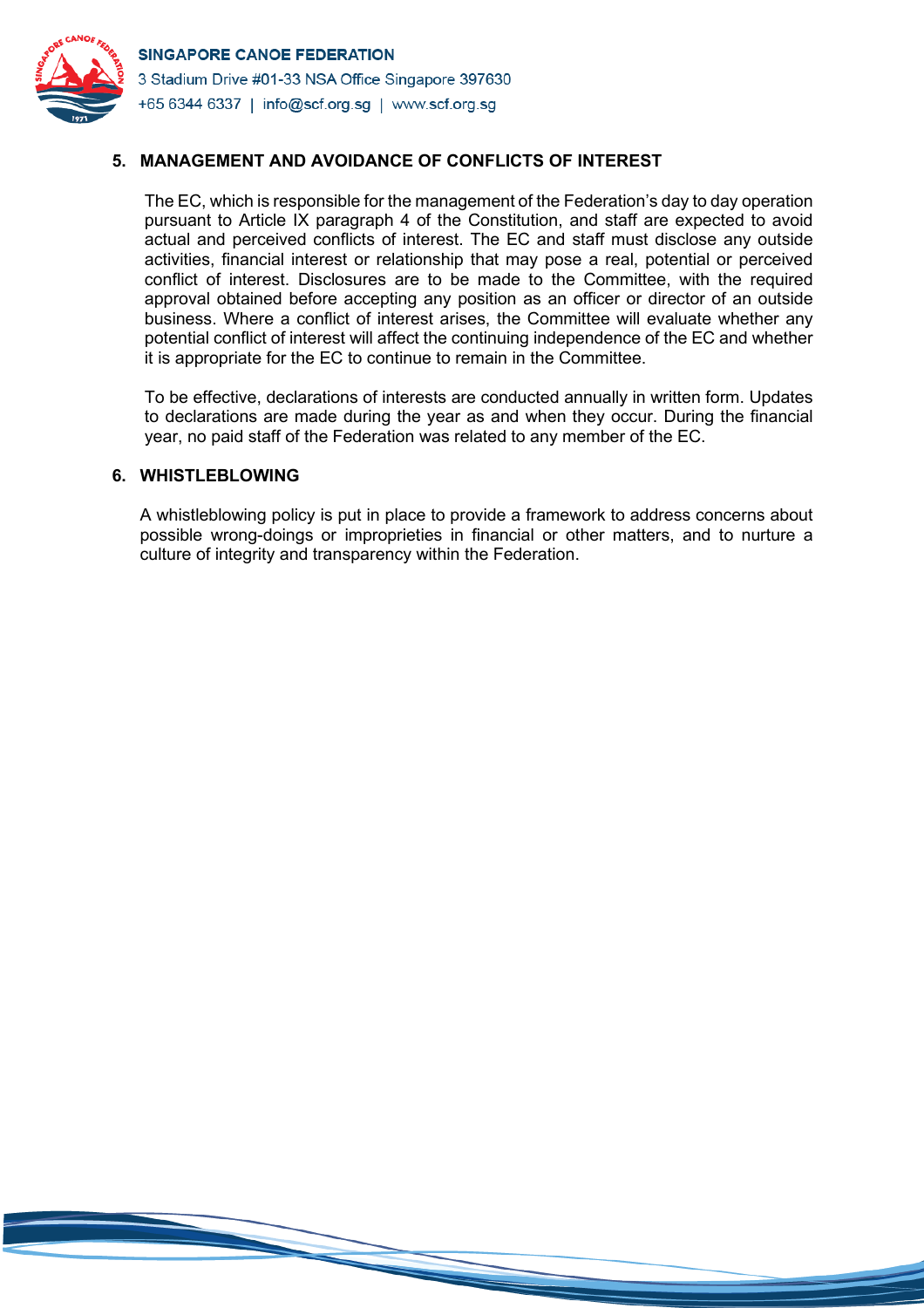

# **REVIEW OF ACTIVITIES**

# **7. EXECUTIVE COMMITTEE MEETINGS**

A total of nine (9) EC meetings were held during the financial year. The following sets out the individual EC members' attendance at the meetings:

| <b>Name</b>                  | <b>Designation</b>                 |                   |                           |                           |                   |                           | <b>Date of Executive Committee Meeting</b> |                           |                           |                | <b>Total</b>                       |
|------------------------------|------------------------------------|-------------------|---------------------------|---------------------------|-------------------|---------------------------|--------------------------------------------|---------------------------|---------------------------|----------------|------------------------------------|
|                              |                                    | 23<br>Jun<br>2020 | 23 Jul<br>2020            | 20<br>Aug<br>2020         | 24<br>Sep<br>2020 | 22<br>Oct<br>2020         | 24<br>Nov<br>2020                          | 21<br>Jan<br>2021         | 25<br>Feb<br>2021         | 30 Mar<br>2021 | <b>Meetings</b><br><b>Attended</b> |
| Mr Yip Kwan<br>Guan          | President                          | V                 | $\sqrt{ }$                | $\sqrt{}$                 | $\sqrt{ }$        | $\mathbf{x}$              | $\sqrt{ }$                                 | $\sqrt{ }$                | $\sqrt{ }$                | $\sqrt{ }$     | 8/9                                |
| Dr Zason Chian<br>Lit Khoon  | Vice-<br>President                 | $\sqrt{ }$        | $\sqrt{ }$                | $\sqrt{ }$                | $\sqrt{ }$        | $\sqrt{ }$                | $\sqrt{ }$                                 | $\sqrt{ }$                | $\sqrt{ }$                | $\sqrt{ }$     | 9/9                                |
| Mr Sean Chan<br>Sik Lung     | Vice-<br>President                 | $\sqrt{}$         | $\boldsymbol{\mathsf{x}}$ | $\mathsf{x}$              | $\sqrt{}$         | $\sqrt{ }$                | $\sqrt{ }$                                 | $\sqrt{ }$                | $\sqrt{ }$                | $\sqrt{ }$     | 7/9                                |
| Mr Vincent Wong<br>Heng Choy | Vice-<br>President                 | $\sqrt{}$         | $\sqrt{ }$                | $\sqrt{ }$                | $\sqrt{ }$        | $\sqrt{ }$                | $\boldsymbol{\mathsf{x}}$                  | $\boldsymbol{\mathsf{x}}$ | $\sqrt{ }$                | $\sqrt{ }$     | 7/9                                |
| Mr Francis Ng<br>Yong Kiat   | Vice-<br>President                 | $\sqrt{}$         | $\sqrt{ }$                | $\sqrt{}$                 | X                 | $\boldsymbol{\mathsf{x}}$ | $\sqrt{ }$                                 | $\sqrt{ }$                | $\sqrt{ }$                | X              | 6/9                                |
| Mr Henry Sim                 | Honorary<br>Secretary              | $\sqrt{ }$        | $\sqrt{ }$                | $\sqrt{}$                 | $\sqrt{ }$        | $\sqrt{ }$                | $\sqrt{ }$                                 | $\sqrt{ }$                | $\sqrt{ }$                | $\sqrt{ }$     | 9/9                                |
| Ms Qiu Yunru                 | Assistant<br>Honorary<br>Secretary | $\sqrt{ }$        | $\sqrt{ }$                | $\boldsymbol{\mathsf{x}}$ | $\sqrt{ }$        | $\sqrt{ }$                | $\sqrt{ }$                                 | $\boldsymbol{\mathsf{x}}$ | $\sqrt{ }$                | $\sqrt{ }$     | 7/9                                |
| Mr Richard Lee<br>Cheow Lien | Honorary<br>Treasurer              | $\sqrt{ }$        | $\sqrt{ }$                | $\sqrt{}$                 | $\sqrt{ }$        | $\sqrt{ }$                | $\sqrt{ }$                                 | $\sqrt{ }$                | $\sqrt{ }$                | $\sqrt{ }$     | 9/9                                |
| Ms Yeung<br>Xintian (        | Assistant<br>Honorary<br>Treasurer | X                 | $\boldsymbol{\mathsf{x}}$ | X                         | X                 | $\boldsymbol{\mathsf{x}}$ | $\boldsymbol{\mathsf{x}}$                  | $\boldsymbol{\mathsf{x}}$ | $\boldsymbol{\mathsf{x}}$ | X              | 0/9                                |

#### **8. ANNUAL GENERAL MEETING 2020**

The Annual General Meeting ("AGM") of the Federation was held wholly by electronic means on Saturday, 26 September 2020, at 10:00 a.m. via Zoom. A total of 20 Ordinary Members and 4 Associate Members were present for the AGM 2020. The minimum required quorum of one-third of the total number of ordinary members present was met and the AGM could proceed.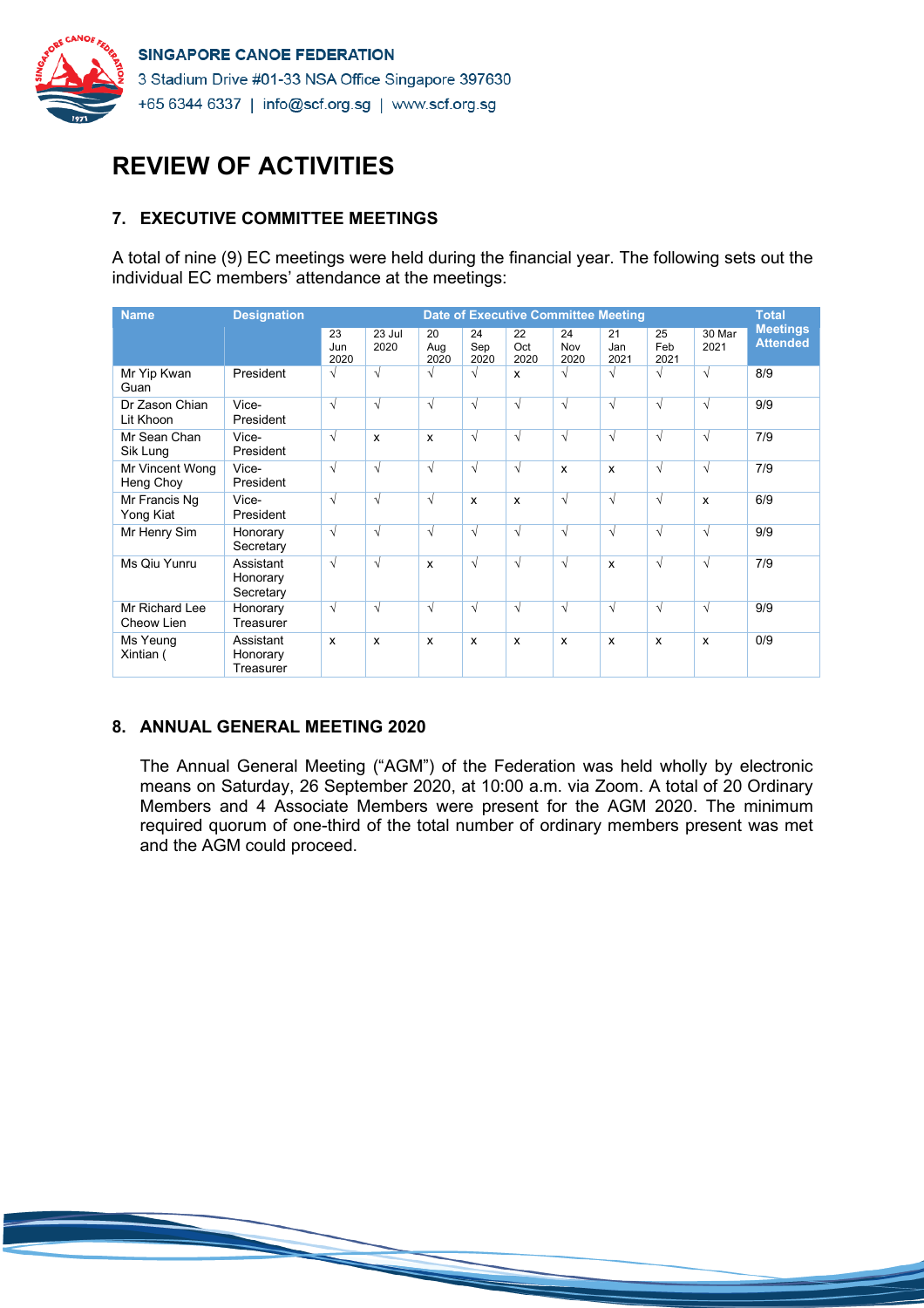

# **9. SCF EVENTS/ COMPETITIONS**

# **9.1. Events for 2020**

Most of SCF Events were cancelled due to the COVID-19 situation.

| Event                                                   | <b>Status</b> |
|---------------------------------------------------------|---------------|
| 2020 Singapore Junior Canoe Sprint Championships        |               |
| 2020 Inter-Tertiary Canoe Sprint Championships          |               |
| 2020 Singapore Kids Kayaking Championships              |               |
| 2020 Singapore Canoe Sprint and Paracanoe Championships | Cancelled     |
| 2020 SSSC National Schools Games Canoeing Championships |               |
| 2020 Singapore Canoe Polo Championships                 |               |
| 2020 Singapore Canoe Slalom Championships               |               |
| 2020 POL-ITE Canoe Sprint Championships                 |               |
| 2020 Singapore Ocean Cup                                |               |

# **9.2. Events for 2021**

| I. Go! 50km Paddle Challenge    |                                                                                                                                                                                                                                                                                                                                                                         |                               |                           |                                                                       |  |  |
|---------------------------------|-------------------------------------------------------------------------------------------------------------------------------------------------------------------------------------------------------------------------------------------------------------------------------------------------------------------------------------------------------------------------|-------------------------------|---------------------------|-----------------------------------------------------------------------|--|--|
| <b>Date</b>                     | Venue                                                                                                                                                                                                                                                                                                                                                                   | No. of<br><b>Participants</b> | No. of<br><b>Manpower</b> | <b>Finance</b>                                                        |  |  |
| 8 January -<br>30 April<br>2021 | Anywhere,<br>Singapore                                                                                                                                                                                                                                                                                                                                                  | 296                           | 3                         | Revenue = $$6,850.00$<br>Expenses = $$7,911.56$<br>$Loss = $1,061.56$ |  |  |
| <b>Conclusion</b>               | Despite the COVID-19 situation, overall it was a successful event with<br>296 participants.<br>SCF will need to boost up the challenge media coverage and gain<br>$\bullet$<br>more community outreach.<br>SCF partnered up with Children's Aid Society and raised a total of<br>$\bullet$<br>\$5,595 of funds. (\$1,370 from registrations and \$4,225 from giving.sg) |                               |                           |                                                                       |  |  |

#### **9.3. Other Activities**

# **2021 Asian Canoe Polo Championships**

Due to global concern regarding COVID-19, and travel restrictions, the Federation made the difficult decision to postpone the 2021 Asian Canoe Polo Championships to 2022.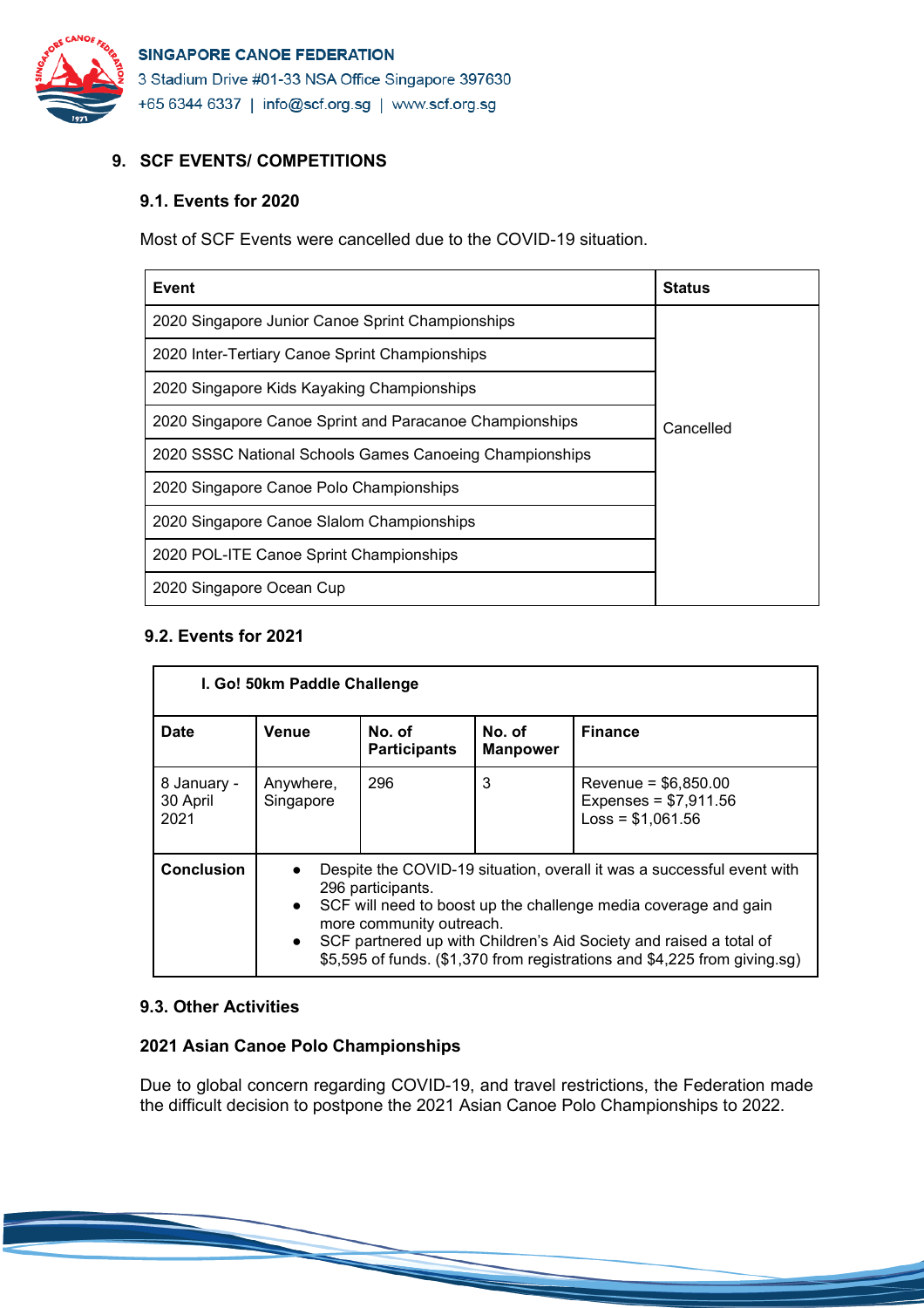

# **10. FUNDRAISING EVENT**

There was no fund-raising event held by the Federation during the financial year from 1 April 2020 to 31 March 2021.

# **11. WATER CENTRE OPERATIONS**

# **11.1. Paddle Lodge at MacRitchie Reservoir**

a. Improvements in Paddle Lodge at MacRitchie Reservoir - The new public rental booking system was launched on 11 Dec 2020 on the Federation's website.

b. Inspection of boat sheds for fire hazard and inventory check of boats were conducted. Quantity of registered boats in MacRitchie Reservoir as of 31 March 2021  $-1037.$ 

c. Obtained PUB's approval of beyond daylight training for Canoe Sprint National Athletes.

# **11.2. Paddle Lodge at Pandan Reservoir**

- a. Improvement in Paddle Lodge at Pandan Reservoir:
	- Installation of boat rack for Canoe Polo National Team equipment.

b. Inspection of boat shed for fire hazard/rack condition and inventory check of boats were conducted. Quantity of registered boats in Pandan Reservoir as of 31 March 2021 – 173.

c. Obtained PUB's approval on night training during weekdays for Canoe Polo National Athletes.

#### **11.3. Kallang Water Sports Centre (KWSC)**

a. Quantity of registered boats in Marina Reservoir as of 31 March 2021 – 1273.

b. Old rack disposal was completed on 19 Aug 2020. 8 MOE racks were moved into KWSC on 20 Aug 2020.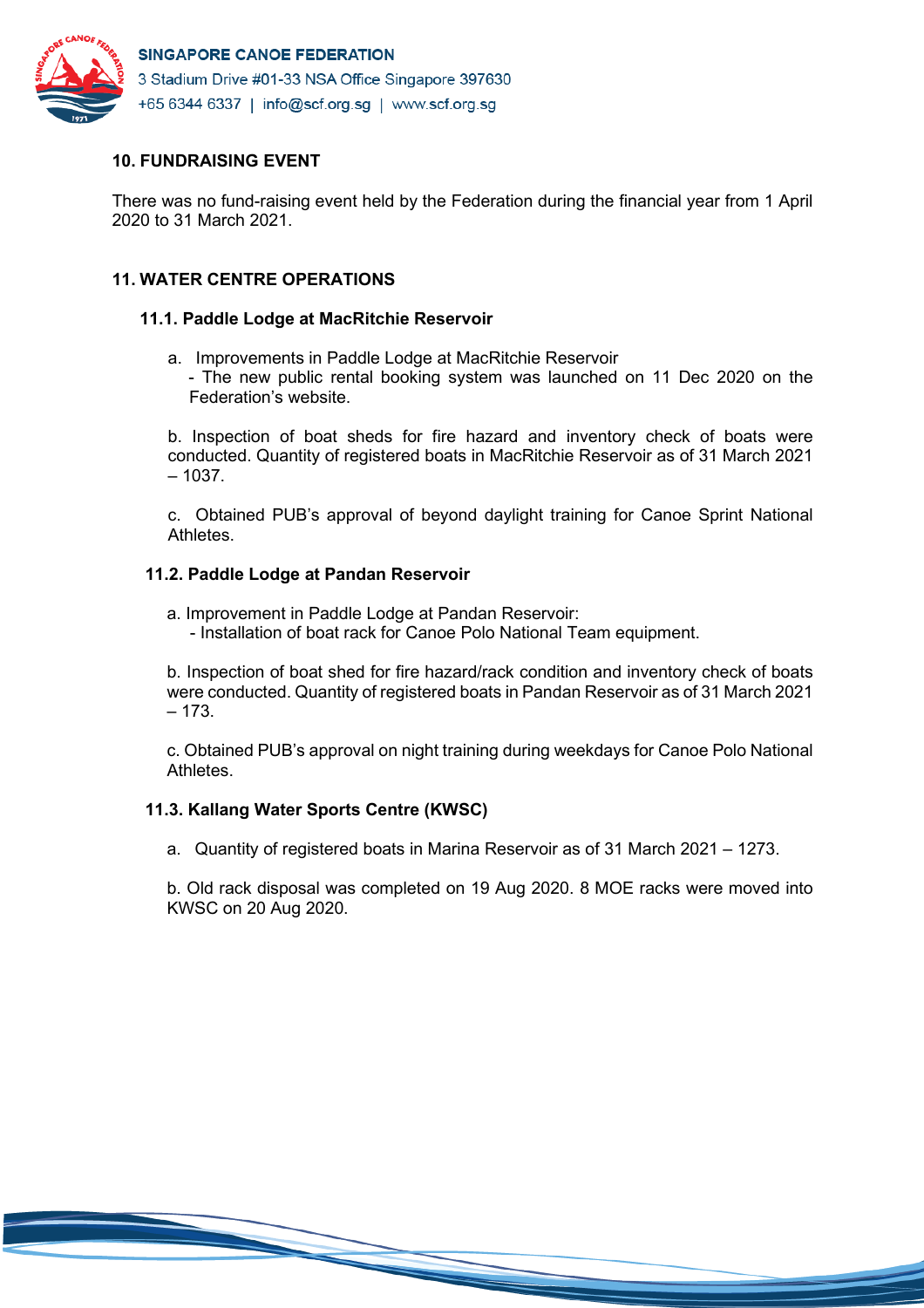

# **12. CANOE SPORT**

# **Breakdown of the number of participants who attended courses in Singapore:**

**a. Number of Certified Coaches (1 April 2020 to 31 March 2021)**

| . .<br>oι |  |  |
|-----------|--|--|

**b. Number of Certified Kayakers (1 April 2020 to 31 March 2021)**

|                       | - 12  |  |  |
|-----------------------|-------|--|--|
| $-$ , $\sim$ , $\sim$ | 2 349 |  |  |

#### **c. Number of Kayaking Orientation Programmes (1 April 2020 to 31 March 2021)**

| Total number of Kayaking Orientation<br><b>Programmes</b> | Total number of participants |
|-----------------------------------------------------------|------------------------------|
| 60                                                        | 1.511                        |

# **13. CANOE SPRINT**

# **13.1. Team Composition - Kayak**

| <b>Coaches</b>                                  | <b>Squad</b> | <b>Men</b> | <b>Women</b> | Sub - Total |
|-------------------------------------------------|--------------|------------|--------------|-------------|
| <b>Balazs Babella</b>                           | spexScholars |            |              | 3           |
| Denes Szaszak (Part-time)                       | Senior       | 3          |              | 4           |
| <b>Bill Lee Wei Liang</b><br><b>Agnes Szabo</b> | Development  | 6          | 6            | 12          |
| <b>Lucas Teo (Part-time)</b>                    | Juniors      | 22         | 14           | 36          |
|                                                 | Total        | 32         | 23           | 55          |

# **13.2. Team Composition - Canadian Canoe**

| <b>Coach</b>           | <b>Squad</b> | <b>Men</b> | <b>Women</b> | <b>Sub - Total</b> |
|------------------------|--------------|------------|--------------|--------------------|
| <b>Gyorgy Lentuloy</b> | Development  | 4          |              |                    |
|                        | Juniors      | u          |              | 3                  |
|                        | <b>Total</b> |            |              | 11                 |

# **13.3. spexCarding**

| <b>Carding Level</b>   | <b>FY20</b> |
|------------------------|-------------|
| S <sub>2</sub> P       | n           |
| $\overline{\text{S3}}$ |             |
| E3/E3P                 | n           |
| Youth                  | 26          |
| TOTAL                  | - 31        |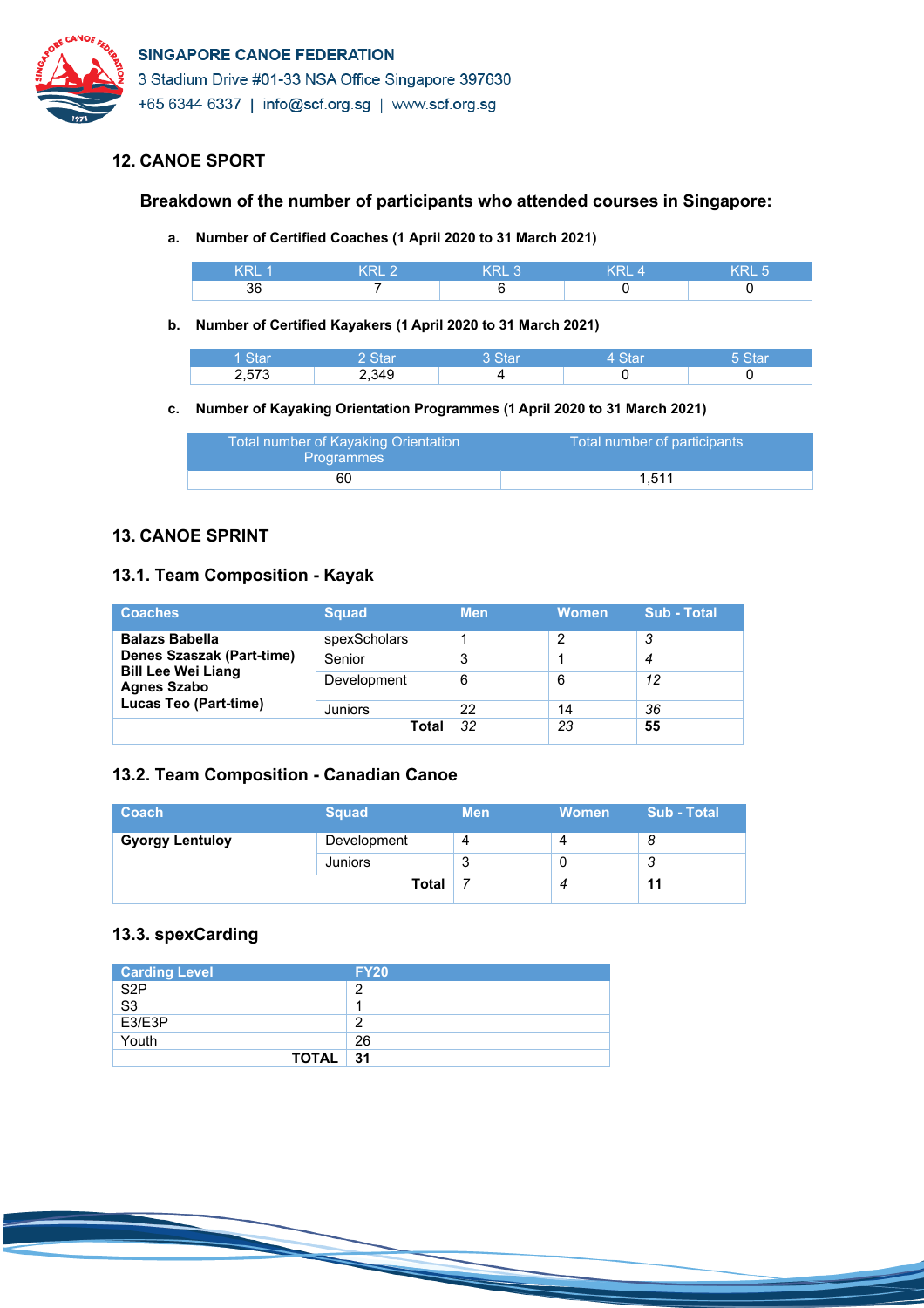

3 Stadium Drive #01-33 NSA Office Singapore 397630

+65 6344 6337 | info@scf.org.sg | www.scf.org.sg

## **13.4. Covid – 19 Safe Measures Management Plans**

| <b>Period</b>         | <b>Description</b>                                                                                                                               |
|-----------------------|--------------------------------------------------------------------------------------------------------------------------------------------------|
| 7 April – 1 June 2020 | Circuit Breaker<br>Home based training<br>$\bullet$                                                                                              |
| 24 June 2020          | National Squads resumed water training<br>Phase 2 "Safe Transition" Safe Return to Sports<br>$\bullet$<br>Plan yer1.0 and yer2.0                 |
| 5 October 2020        | Resumption of land training<br>Phase 2 "Safe Transition" Safe Return to Sports<br>$\bullet$<br>Plan ver3.0                                       |
| 27 December 2020      | 8 athletes per group instead of 5 athletes per group<br>Phase 3 "Safe Nation" Safe Return to Sports Plan<br>$\bullet$<br>ver $4.0$ and ver $5.0$ |

#### **13.5. Local Time Trials and Selection Races**

| <b>Dates</b>                               | <b>Event</b>                                                 |
|--------------------------------------------|--------------------------------------------------------------|
| 23 - 24 July 2020                          | Kayak Senior Team Internal Time Trials                       |
| 29 July 2020                               | SCF x ACA collaboration for U14/U13s recruitment             |
| 21 & 22 August 2020<br>28 & 29 August 2020 | Kayak and Canoe Teams Internal Time Trials                   |
| 24 - 26 September 2020                     | Kayak Senior Team Internal Time Trials                       |
| 22 - 23 December 2020                      | Junior Teams Internal Time Trials                            |
| 29 - 31 January 2021                       | January 2021<br>(Asia Olympic Qualifiers Selection 1)        |
| 26 - 28 February 2021                      | February 2021<br>(Asia Olympic Qualifiers Final Selection 2) |
| 18 – 21 March 2021                         | National Junior and Development Selections                   |

#### **13.6. Overseas Competitions and Training Camps**

There were no overseas competitions and training camps due to Covid-19.

#### **13.7. Coaching Development**

- a. Second cycle of SG-Coach Level 1 Full-Integrated Canoe-Sprint Course was conducted between 14 December 2020 to 7 March 2021. The course is endorsed by SportSG and conducted by Ms Annabelle Ng, SCF's national coaches and Dr Cheryl Tay from ActiveSG Canoe Academy.
- b. Total of 25 participants signed up for the course. 20 out of 25 participants passed the course and received an integrated Canoe Sprint coaching certification for both theory and technical aspects of the level 1 syllabus.

#### **13.8. Fleet of Boats Renewal**

The Federation purchased 10 x K1s for the Development and Junior Team.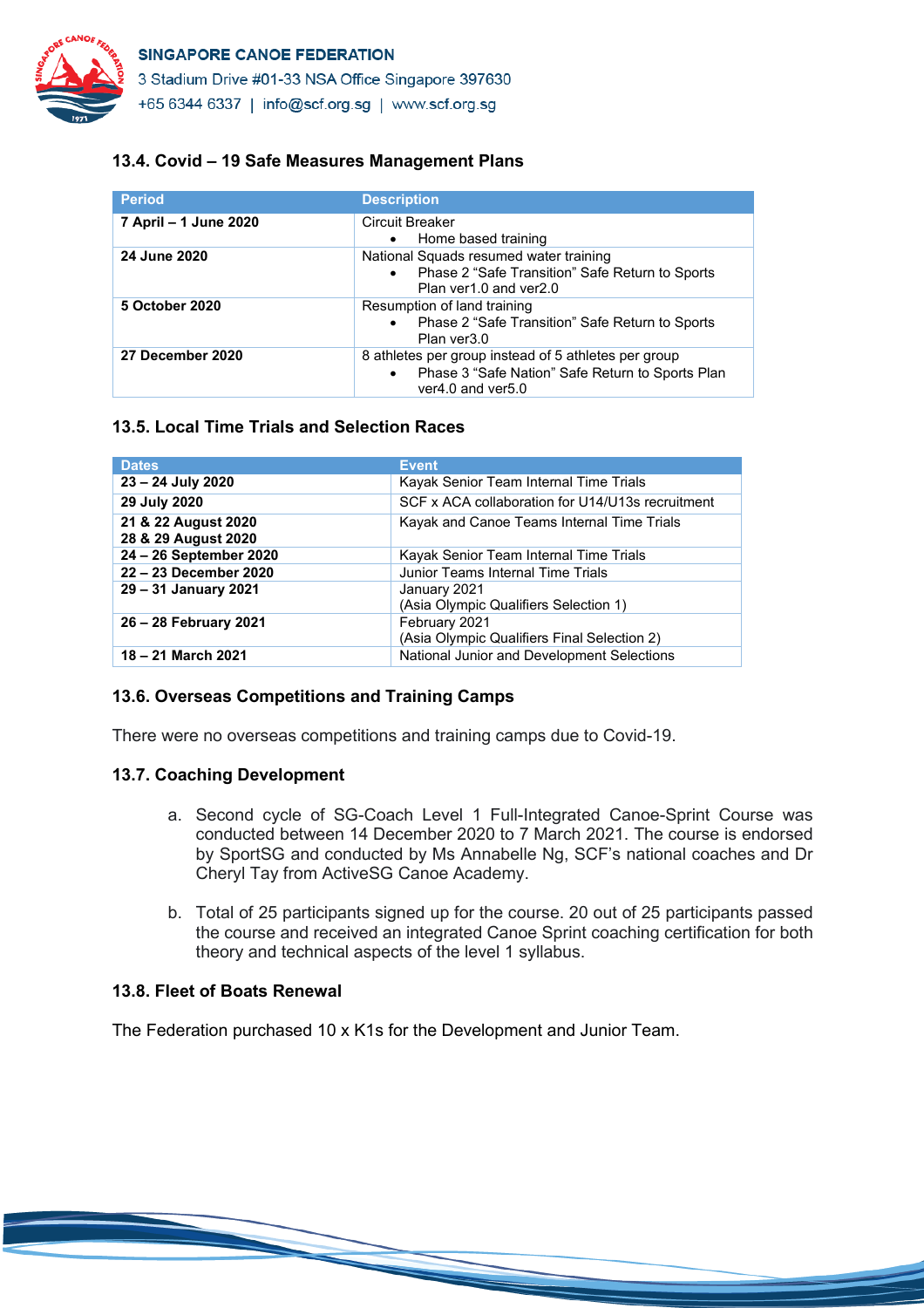

# **14. KID-IN-A-KAYAK PROGRAMME**

## **Collaboration with ActiveSG Canoe Academy**

The collaboration agreement between ActiveSG Canoe Academy ("**the Academy**") and SCF for the period from 1 July 2020 to 30 June 2021 was signed on 13 July 2020. The purpose of the collaboration is to combine resources to develop and expand paddling programmes for children and youth via the Academy. The Academy took over the operation of the Federation's KIAK programme at MacRitchie and Marina Reservoirs.

# **15. CANOE POLO**

# **15.1. Team Composition**

| Coaches   | Squad        | Men | Women | Sub - Total |
|-----------|--------------|-----|-------|-------------|
| Li Xingfu | Seniors      |     | 12    | 12          |
|           | U21s         | 17  |       | 24          |
|           | <b>Total</b> | 17  | 19    | 36          |

# **15.2. National Team Training**

National team training has resumed from 18 June 2020, with the relevant safe distancing measures among groups put in place and enforced by the coaches.

# **15.3. Canoe Polo Court @ Bedok Reservoir**

The Canoe Polo Court @ Bedok Reservoir was opened on 13 October 2020. The rental hours start from 0930 to 1630 hrs. Boats, life vest, paddles and helmets are included for each booking.

# **16. CANOE OCEAN PADDLING**

The Ocean Paddling Competency framework was successfully completed in March 2021. The certification programme aims to provide a framework to help local paddlers understand their range of competency with regards to open water paddling and safety in Singapore. The framework was launched in collaboration with the Police Coast Guard and Maritime and Port Authority of Singapore, which helps to align expectation in the ocean paddling community. This framework prepares paddlers to handle the local conditions and is also applicable for milder conditions overseas. It is also worth for the paddlers to understand that weather conditions overseas can be very unpredictable and the individuals should exercise selfawareness to determine if they can handle those conditions. SCF targets to launch the Ocean Paddling Competency Star Award programme in May 2021.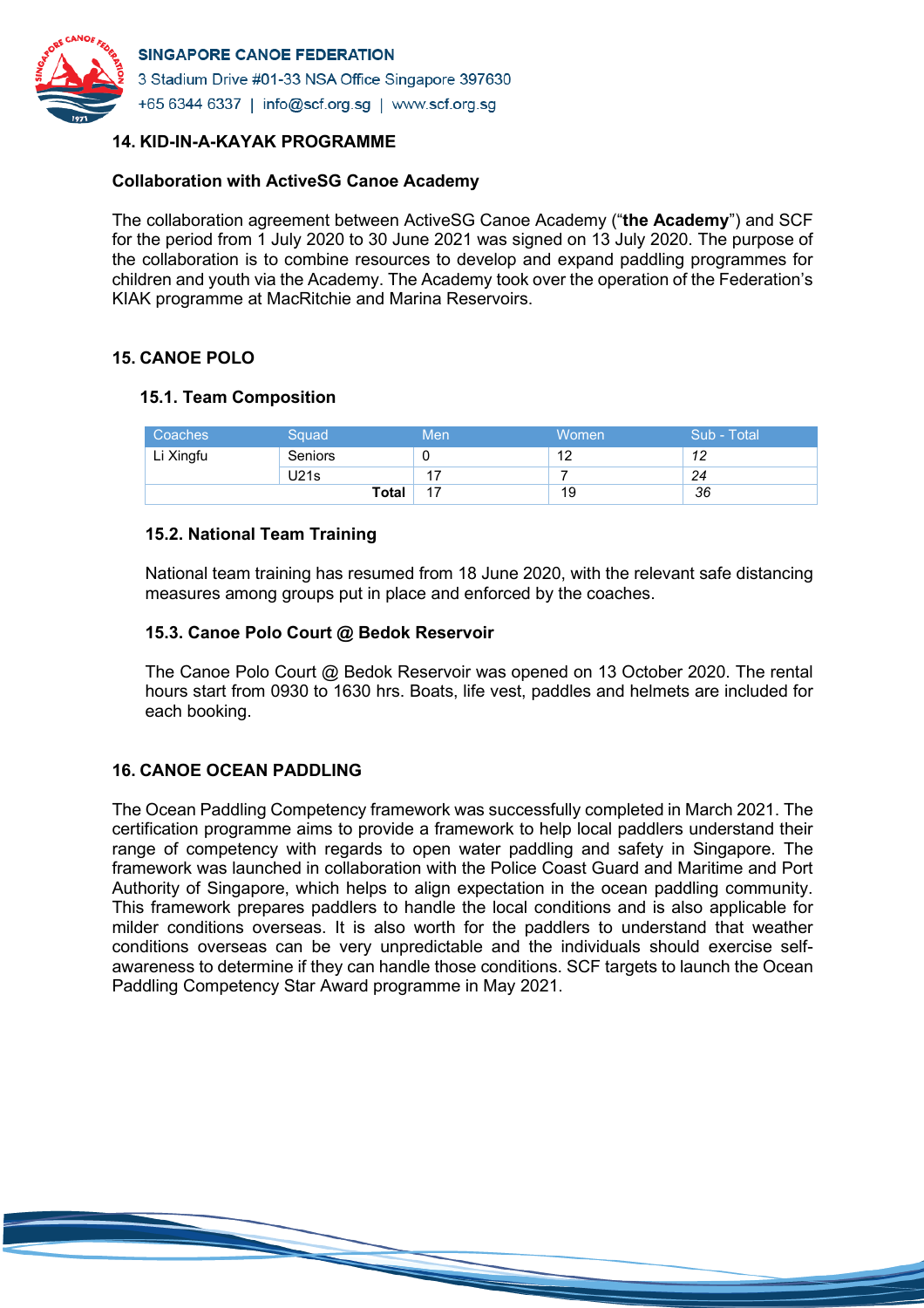

# **17. STAND UP PADDLING**

A Stand Up Paddling (SUP) committee has been formed in November 2020. SCF aims to promote and organise programmes and events for the SUP community. We would like to welcome the committee to our big family.

| <b>Name</b>     | <b>Designation</b>                                 |
|-----------------|----------------------------------------------------|
| Mr Loke YP      | Chairperson                                        |
| Mr Tony Lee     | Vice Chairperson                                   |
| Mr Mike Lim     | Secretary                                          |
| Ms Julia Chua   | Marketing                                          |
| Mr Eugene Low   | Coaches Committee, Safety & Risk Assessment        |
| Mr Ho Kah Soon  | Coaches Committee, Events, Programme & Sponsorship |
| Mr Anthony Ang  | Events, Programme & Sponsorship                    |
| Mr Loh Fock Jin | Events, Programme & Sponsorship                    |

#### **18. PARA-CANOE**

The Paracanoe programme was moved to online training in early April 2020 due to the COVID-19 pandemic. Training was resumed in June 2020.

#### **19. TECHNICAL OFFICIALS**

Due to global concern regarding COVID-19, and travel restrictions, all International Canoe Federation races have been cancelled. Hence, no events require technical officials.

#### **20. MARKETING COMMUNICATION AND SPONSORSHIP**

#### **20.1. Website**

The booking system for boat rental at The Paddle Lodge @ MacRitchie Reservoir was implemented on the SCF website. Patrons are able to book rental slots online through our website.

#### **20.2. Social Media**

a. For the financial year 2020/2021, a total of 82 posts were published on our social media. Please refer to the following table for the types of posts made.

| No. | <b>Type of posts</b>                     |
|-----|------------------------------------------|
| 1   | National/Local Canoeing Events           |
| 2   | Updates on National Teams (e.g.          |
|     | international competitions, training)    |
| 3   | Recreational activities/programmes (e.g. |
|     | star courses, boat rental)               |
|     | Safe management measures for COVID-      |
|     | 19                                       |
|     | SCF 50th anniversary                     |

b. As of 31 March 2021, we have 4,125 likes on our Facebook page and 1,701 followers on our Instagram page.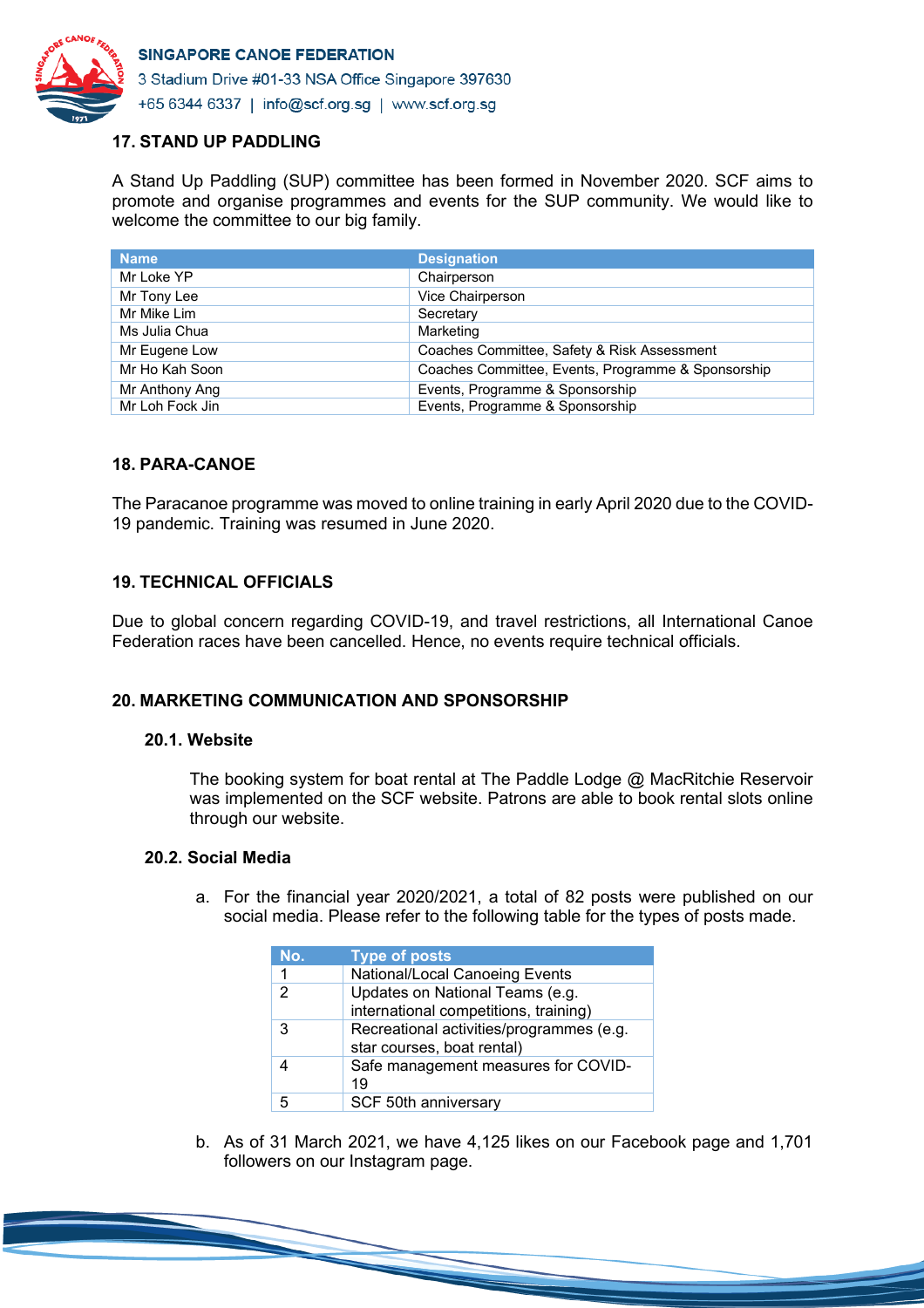

# **20.3. SCF 50th Anniversary Logo Design Contest**

- a. We have launched the  $50<sup>th</sup>$  anniversary logo design contest via social media to introduce a new SCF logo for our 50<sup>th</sup> anniversary.
- b. 31 entries were received and the winning entry from Mr Erasmus Yeo was chosen via community voting and voting in the Council & Selection Committee. The campaign was well-received by the canoeing fraternity.

# **20.4. SCF 50th Anniversary Coffee Table Book**

To celebrate SCF's 50<sup>th</sup> anniversary, we will be launching the first coffee table book by the Federation. Currently, work is in progress and we target to roll it out by the end of Year 2021.

#### **21. STAFFING**

The secretariat of Singapore Canoe Federation is headed by Chloe Goh, the General Manager, who was appointed on 1 June 2018.

As at 31 March 2021, SCF had a staff strength of 14 full-time employees.

#### **Secretariat**

| <b>Name</b>                         | <b>Designation</b>                                  |
|-------------------------------------|-----------------------------------------------------|
| Ms Chloe Goh                        | General Manager                                     |
| Ms Elaine Ong                       | Senior Human Resource & Finance Officer             |
| Mr Bryce Goh                        | <b>Water Activities Management Bodies Executive</b> |
| Ms Roseryani Binte Mohammed Jefferi | Events Executive                                    |
| Mr Goh Eng Soon                     | Senior Programme Executive                          |
| Ms Teo Ling Xuan                    | Marketing and Business Development Executive        |
| Ms Ng Jing Hui                      | High Performance Manager                            |
| Ms Arisa Tay Jia-Min                | <b>High Performance Executive</b>                   |
| Mr Balazs Babella                   | National Head Coach (Canoe Sprint - Kayak)          |
| Mr Bill Lee Wei Liang               | National Development Coach (Canoe Sprint - Kayak)   |
| Ms Agnes Szabo                      | Assistant Development Coach (Canoe Sprint - Kayak)  |
| Mr Lentuloy Gyorgy                  | National Head Coach (Canoe Sprint - Canadian Canoe) |
| Ms Cheong Hui Ling                  | <b>Operations Executive</b>                         |
| Mr Thomas Ang                       | <b>Operations Executive</b>                         |

#### **Employee Remuneration**

| Top 3 key management personnel in<br>remuneration bands: | 2021 | 2020 |
|----------------------------------------------------------|------|------|
| $-$ \$100,001 - \$150,000                                |      |      |
| $-$ \$40,001 - \$100,000                                 |      |      |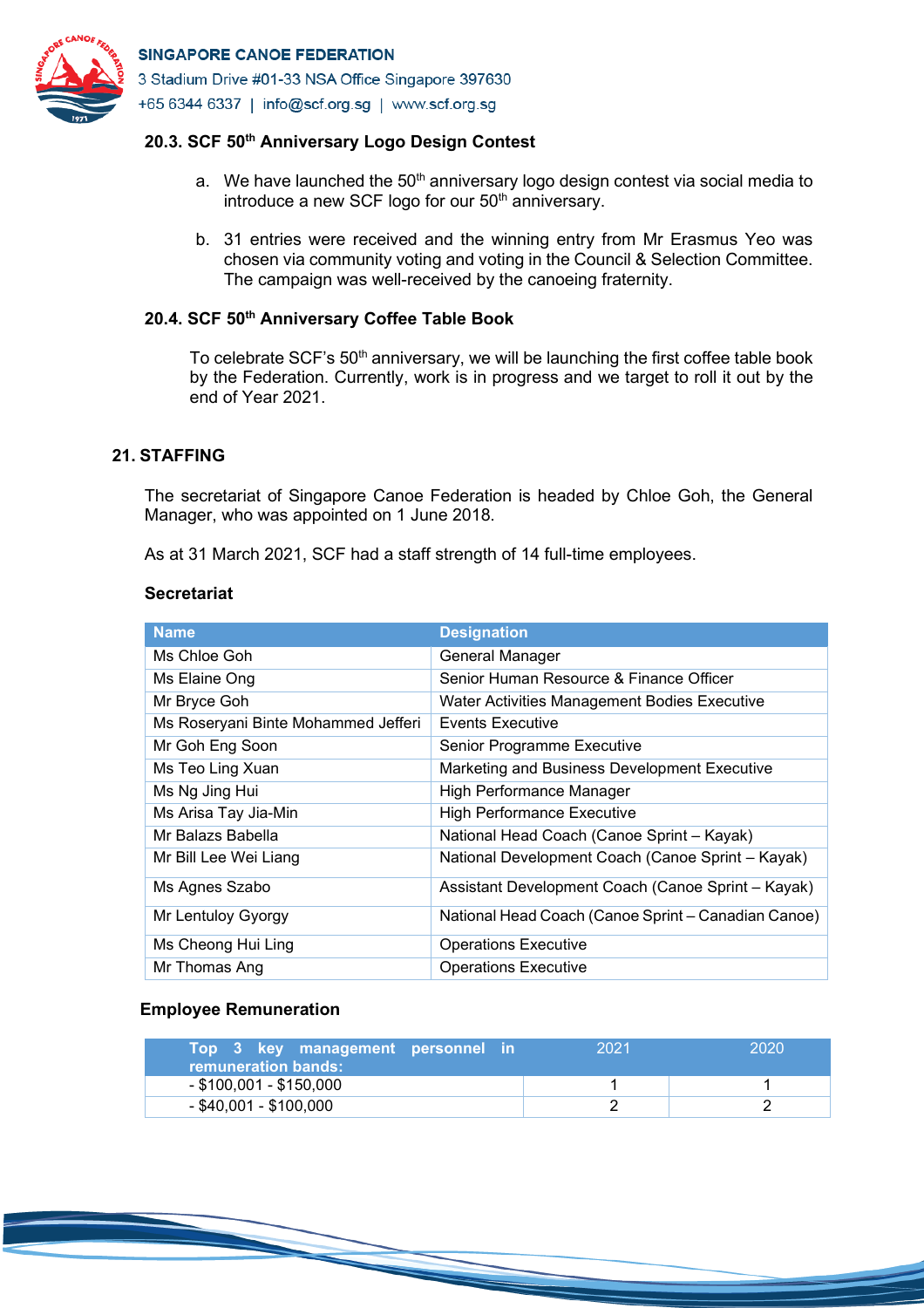

# **22. ANY OTHER MATTERS**

#### **Safe Management Measures in response to COVID-19**

In view of the measures implemented by the Multi-Ministry Taskforce, and advisories issued by SportSG, the Federation put in place safe management measures to ensure the health and well-being of all members of the canoeing community.

| <b>Date</b>                          | <b>Safe Management Measures</b>                                                                                                                                                                                                                                                                                                                                                                                                                                                               |
|--------------------------------------|-----------------------------------------------------------------------------------------------------------------------------------------------------------------------------------------------------------------------------------------------------------------------------------------------------------------------------------------------------------------------------------------------------------------------------------------------------------------------------------------------|
| 26 March 2020 until<br>30 April 2020 | Kayaking activities for affiliates and SCF participants (including training,<br>courses, programmes and group rental) are to be limited to a maximum of<br>10 people per group. Affiliates & participants are to maintain at least one<br>metre physical spacing between themselves during briefings/warm-<br>ups/land or water activity.                                                                                                                                                     |
| 7 April 2020 until 1<br>June 2020    | All activities (including training, courses, programmes and public rental)<br>suspended, as Paddle Lodge @ MacRitchie Reservoir, Paddle Lodge @<br>Pandan Reservoir & Kallang Water Sports Centre will be closed.                                                                                                                                                                                                                                                                             |
| 23 June 2020<br>onwards              | The Safe Management Measures for the resumption of SCF operations for<br>Phase 2 was released on 23 June 2020. Kallang Water Sports Centre, the<br>Paddle Lodge at MacRitchie Reservoir and Pandan Reservoir operations<br>resumed on 25 June 2020.                                                                                                                                                                                                                                           |
| 29 July 2020<br>onwards              | The updated SMM plan was released on 29 July 2020. The following<br>updates on the Safe Management Measures (SMM) for Phase Two:<br>a. All individuals will be allowed to use 'multi-seat' crafts. The<br>maximum no. of paddlers on each craft is capped at the maximum<br>capacity of the craft or "5 paddlers + 1 coach/instructor/leader",<br>whichever is lower.<br>b. As the NSA Office is closed, all collections of certificates will be<br>relocated to Kallang Water Sports Centre. |
| 28 December 2020<br>onwards          | Release of safe management measures for the resumption of paddling<br>activities for Phase Three ("Safe Nation") was released on 28 Dec 2020.<br>Group activities are limited to no more than 8 participants (up from 5<br>previously).                                                                                                                                                                                                                                                       |